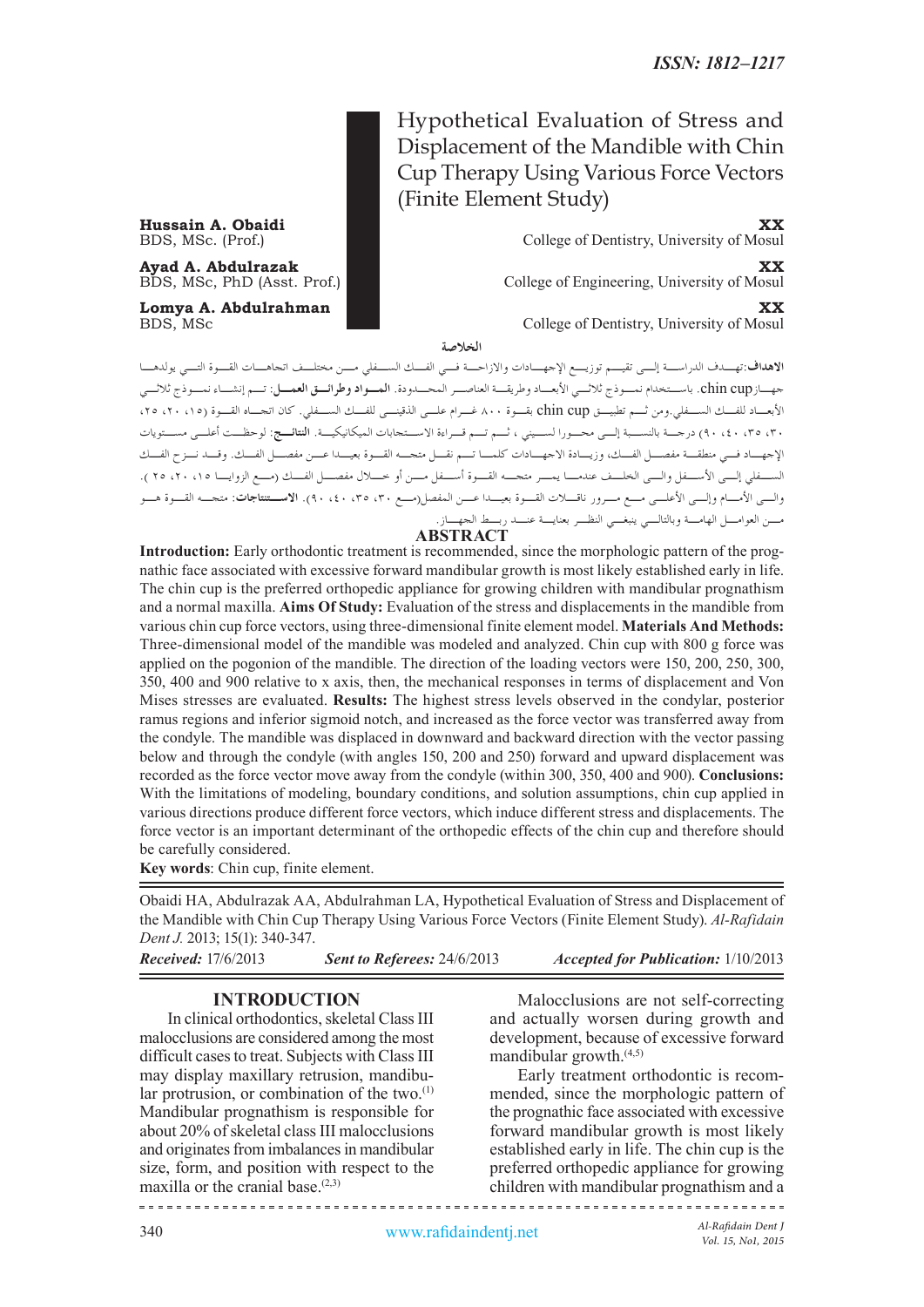. \_ \_ \_ \_ \_ \_ \_ \_ \_ \_ \_ \_ \_ \_ \_

normal maxilla.(6) The effects of the chin cup on dentofacial growth have been investigated in both animal experiments and cephalometric analyses.(7)

Meanwhile, bone remodeling is currently considered to be highly related to mechanical stresses induced in bony structures. Since biologic changes of bony structures are produced in stressed areas, biomechanical components such as strains or stresses from orthopedic forces should be investigated with morphologic changes of the mandible. This approach might be important to elucidate the mechanism of remodeling of the mandible and also provide the clinical implications for orthopedic chin cup therapy to orthodontists.(8)

In this study, the finite element method (FEM) was used to evaluate Stress and displacements in the mandible from various chin cup force vectors on the mandible.

#### **MATERIALS AND METHODS**

In the FEM procedure with a process called discretization, a mathematical model is built up.(9) Models of complicated structures are made by breaking the structures down into smaller pieces called elements.  $(10)$  In this way, complex problem is subdivided into smaller and simpler problems,

with infinite freedom of the object becoming finite freedom and it can be solved by using numerical techniques<sup>(11,12,13)</sup>.

The point of application, the magnitude, and the direction of force can easily be varied to simulate the clinical situation. $(14)$ 

The FEM requires exact knowledge of the geometry of the mandible under investigation.(15) The computerized 3D solid model of the mandible is formed by using commercially available computer-aided design tools and they necessitate vectorial data of the mandible at several point.<sup>(16)</sup> Adried human mandible is used to create a 3D FEM model, several points on the surface of the mandible were determined, and their coordinates were stored in the computer. Those nodal coordinates were used to draw external periphery lines (successive and closed boundary curves) to represent the external borders of the mandible. Solid body or model is defined using slicing and loft operation. This solid body is converted to a Standard Text file DWG Text file is imported into the FEM program Autodesk Inventor Professional Computer program version 2012.

After meshing the volume of the mandible, elements and nodes were formed as shown in the Figure (1).



Figure (1): 3D model of Mandibul, after meshing.

Unfortunately, by using this technique, inner material differences cannot be modeled. We assumed the mandible to be homogeneous. In real situations, the movement of the mandible is prevented where the muscles and the ligaments attach to the mandible and condyles however; realistic modeling of soft tissues and temporomandibular Joints is difficult. As a result, an assumption had to

be made about the support conditions of the mandible to prevent rigid body translation or rotation of the mandible by restraining or fixing at some nodes, this describes the boundary (support) conditions. In a previous study, the tops of 2 condyles were fixed in space<sup> $(18)$ </sup>. Fixed support at the top of the condyles is assumed for most FEM models(19,20,21,22).

*Al-Rafidain Dent J Vol. 15, No1, 2015*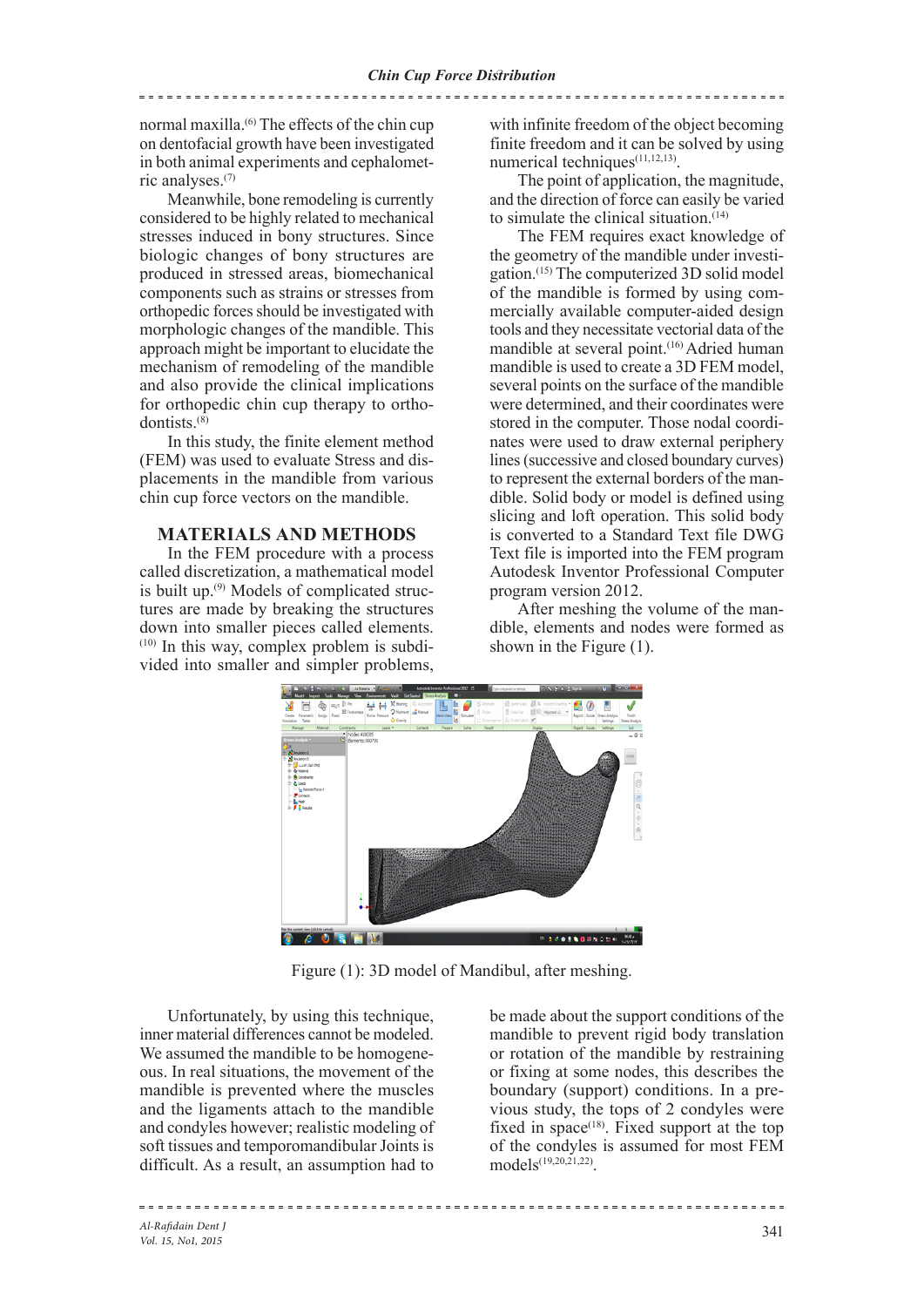The precise organic properties of the bone, as in most studies, it is assumed to be isotropic, homogeneous, and linearly elastic.<sup> $(17)$ </sup> This assumption was also made by previous researchers, and the mechanical constants of the elements were determined by reference to previous studies (young's modulus 9.1 MPa and the poisson's ratio  $0.24$ ).<sup>(17)</sup> In this way, the real anisotropic properties of the mandibular bone are simplified.<sup> $(19,23)$ </sup> The type of loading was static and valuated as a constant parameter. The loading was applied on the pogonion of the mandible, and the value of the loadings was equal to (7.840 N).

The direction of the loading vector was 15, 20, 25, 30, 35, 40 and 90 degree relative to x axis, when the force apply with 25 degree (line of force acting directly through the head of the condyle), 15 and 20 degree (line of force acting below the condyle) 30, 35 and 40 (the force vector pass anterior to condyle), 90 degree is the vertical one. After defining the geometry, elements, loading, and boundary conditions with the SOLVE module, the mathematical analysis was carried out, and the stress and displacement results of every node were produced as shown in Tables (1) through  $(7)$ .

Table (1): Duncan multiple Analysis Rang Test for Von Mises stress for Infradental location with different chin cup force vectors.

| <b>Variables (angles)</b> | <b>Number</b> | Mean    | <b>Standard deviation</b> | Duncan test |
|---------------------------|---------------|---------|---------------------------|-------------|
| 15                        | 5             | 0.22520 | 0.008438                  | В           |
| 20                        | 5             | 0.20300 | 0.000707                  | C           |
| 25                        | 5             | 0.14600 | 0.003536                  | E           |
| 30                        | 5             | 0.18180 | 0.006017                  | D           |
| 35                        | 5             | 0.23700 | 0.004690                  | B           |
| 40                        | 5             | 0.43400 | 0.026077                  | A           |
| 90                        | 5             | 0.18600 | 0.008944                  | D           |

Different letters mean there are a significant difference ( $P \le 0.05$ ) between the angles mean.

| <b>Variables (angles)</b> | <b>Number</b> | Mean    | <b>Standard deviation</b> | Duncan test |  |
|---------------------------|---------------|---------|---------------------------|-------------|--|
| 15                        | 5             | 0.13320 | 0.004658                  | B           |  |
| 20                        | 5             | 0.11060 | 0.004159                  | C           |  |
| 25                        | 5             | 0.08000 | 0.004528                  | D           |  |
| 30                        | 5             | 0.03940 | 0.001140                  | E           |  |
| 35                        | 5             | 0.00880 | 0.001304                  | F           |  |
| 40                        | 5             | 0.00300 | 0.001581                  | F           |  |
| 90                        |               | 0.16400 | 0.023022                  | А           |  |

Table (2): Duncan multiple Analysis Rang Test for Von Mises stress for Menton location with different chin cup force vectors.

Different letters mean there are a significant difference ( $P \le 0.05$ ) between the angles mean.

Table (3): Duncan multiple Analysis Rang Test for Von Mises stress for Ramus anterior location with different chin cup force vectors.

| <b>Variables (angles)</b> | <b>Number</b> | Mean    | <b>Standard deviation</b> | Duncan test |  |
|---------------------------|---------------|---------|---------------------------|-------------|--|
| 15                        | 5             | 0.10240 | 0.013183                  | F           |  |
| 20                        | 5             | 0.13180 | 0.005891                  | EF          |  |
| 25                        | 5             | 0.15160 | 0.004159                  | DE          |  |
| 30                        | 5             | 0.18340 | 0.005177                  | D           |  |
| 35                        | 5             | 0.23220 | 0.005263                  | C           |  |
| 40                        | 5             | 0.34800 | 0.019235                  | B           |  |
| 90                        |               | 0.57000 | 0.080623                  | А           |  |

Different letters mean there are a significant difference (P≤ 0.05) between the angles mean.

*Al-Rafidain Dent J*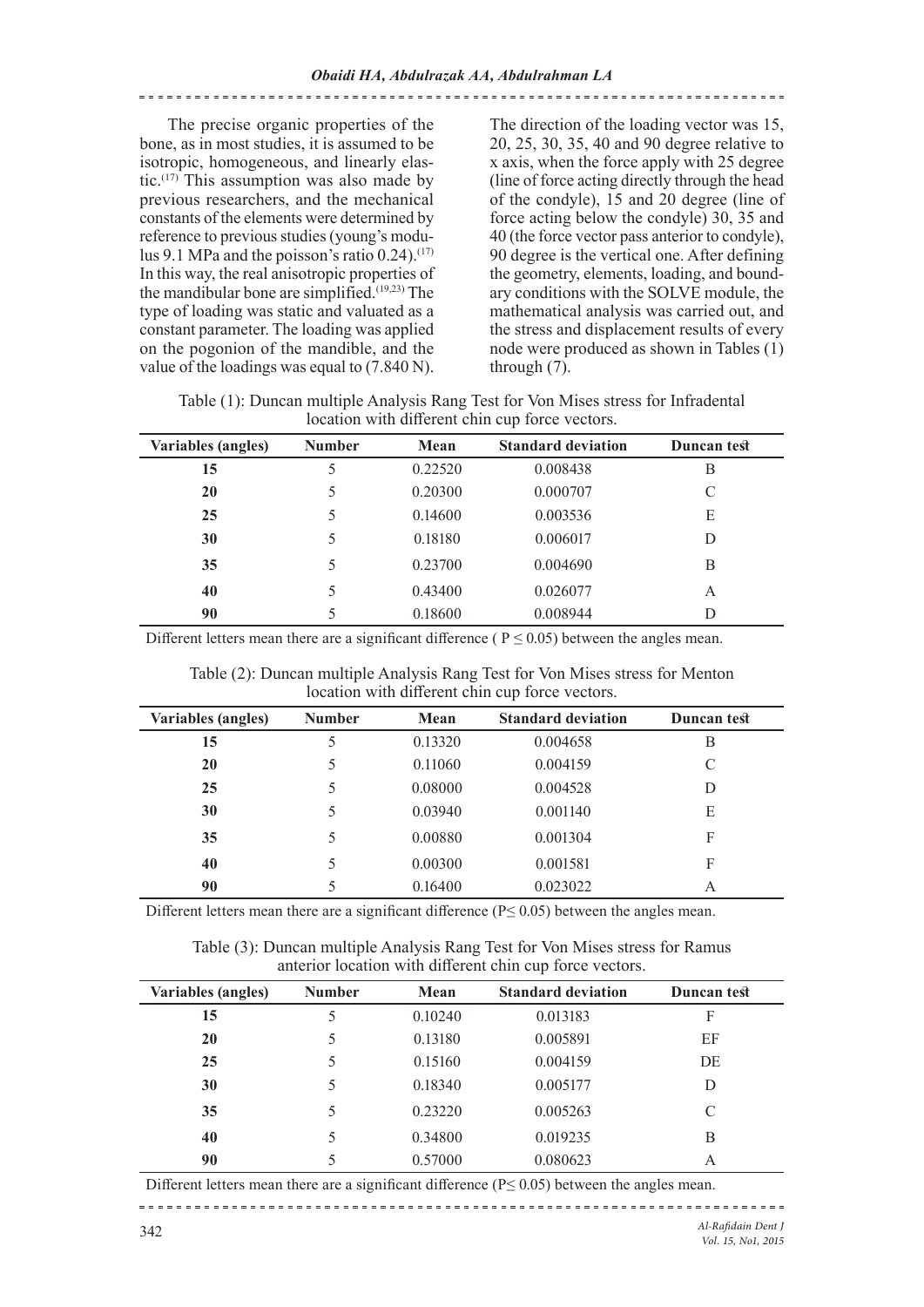| rocation with anterent chin cap force vectors. For |               |         |                           |             |  |
|----------------------------------------------------|---------------|---------|---------------------------|-------------|--|
| <b>Variables (angles)</b>                          | <b>Number</b> | Mean    | <b>Standard deviation</b> | Duncan test |  |
| 15                                                 | 5             | 0.01080 | 0.001924                  | F           |  |
| 20                                                 | 5             | 0.01680 | 0.001483                  | E           |  |
| 25                                                 | 5             | 0.06480 | 0.003114                  | D           |  |
| 30                                                 | 5             | 0.07580 | 0.005630                  | C           |  |
| 35                                                 | 5             | 0.11360 | 0.003647                  | В           |  |
| 40                                                 | 5             | 0.16540 | 0.002302                  | А           |  |
| 90                                                 | 5             | 0.11400 | 0.005477                  | В           |  |

Table (4): Duncan multiple Analysis Rang Test for Von Mises stress Gonial location with different chin cup force vectors. for

Different letters mean there are a significant difference (P≤ 0.05) between the angles mean.

Table (5): Duncan multiple Analysis Rang Test for Von Mises stress for Ramus posterior location with different chin cup force vectors.

| <b>Variables</b> (angles) | <b>Number</b> | Mean    | <b>Standard deviation</b> | Duncan test |
|---------------------------|---------------|---------|---------------------------|-------------|
| 15                        |               | 0.10080 | 0.008289                  | E           |
| 20                        | 5             | 0.07660 | 0.005505                  | E           |
| 25                        | 5             | 0.09800 | 0.008367                  | E           |
| 30                        | 5             | 0.20000 | 0.015811                  | D           |
| 35                        | 5             | 0.31400 | 0.027928                  | C           |
| 40                        | 5             | 0.53800 | 0.040866                  | B           |
| 90                        |               | 0.77200 | 0.019235                  | А           |

Different letters mean there are a significant difference ( $P \le 0.05$ ) between the angles mean.

Table (6): Duncan multiple Analysis Rang Test for Von Mises stress for Condylar location with different chin cup force vectors.

| <b>Variables</b> (angles) | <b>Number</b> | Mean    | <b>Standard deviation</b> | Duncan test |
|---------------------------|---------------|---------|---------------------------|-------------|
| 15                        | 5             | 0.20820 | 0.005630                  | D           |
| 20                        | 5             | 0.13020 | 0.005020                  | DE          |
| 25                        | 5             | 0.10040 | 0.005683                  | E           |
| 30                        | 5             | 0.20300 | 0.012042                  | D           |
| 35                        | 5             | 0.30040 | 0.005683                  | C           |
| 40                        | 5             | 0.50040 | 0.005683                  | B           |
| 90                        | 5             | 1.37400 | 0.186762                  | A           |

Different letters mean there are a significant difference ( $P \le 0.05$ ) between the angles mean.

Table (7): Duncan multiple Analysis Rang Test for Von Mises stress for Coronoid location with different chin cup force vectors.

| <b>Variables</b> (angles) | <b>Number</b> | Mean  | <b>Standard deviation</b> | Duncan test |
|---------------------------|---------------|-------|---------------------------|-------------|
| 15                        | 5             | 0.000 | 0.000                     | А           |
| 20                        | 5             | 0.000 | 0.000                     | А           |
| 25                        | 5             | 0.000 | 0.000                     | A           |
| 30                        | 5             | 0.000 | 0.000                     | А           |
| 35                        | 5             | 0.000 | 0.000                     | A           |
| 40                        | 5             | 0.000 | 0.000                     | А           |
| 90                        |               | 0.000 | 0.000                     | А           |

Different letters mean there are a significant difference (P≤ 0.05) between the angles mean.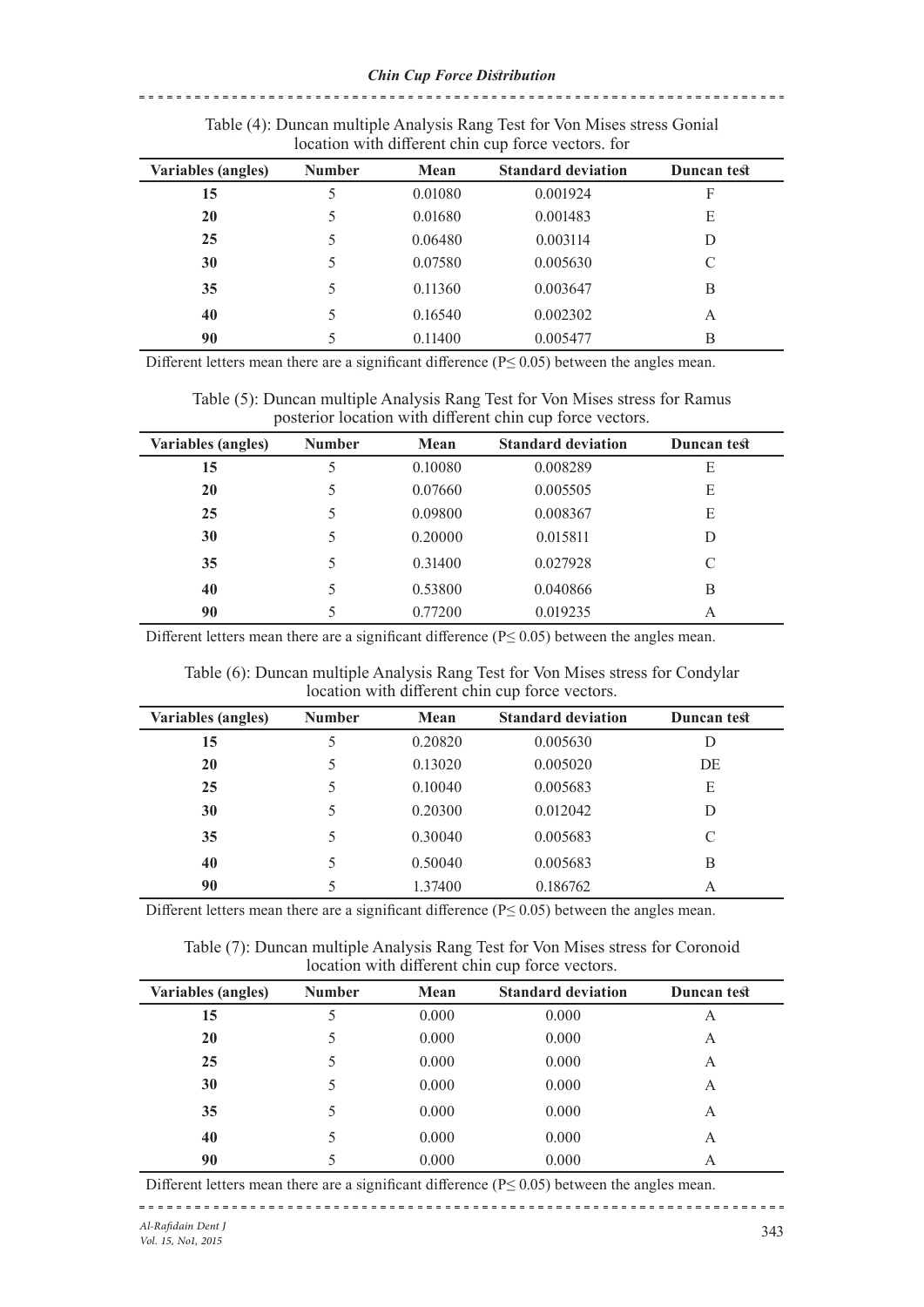\_\_\_\_\_\_\_\_\_\_\_\_\_\_\_\_\_\_\_\_\_\_\_\_\_\_\_\_\_\_\_\_\_\_

# **RESULTS**

several points on the mandible at different critical locations were selected. The stress distribution was evaluated according to the stress hypothesis of Von Mises stress in a material equals.

 $\sqrt{(0102)^2 - (0203)^2}$   $(0301)$ 

Where O1, O2, and O3 are the principal

stresses. The principal stresses are the maximum and minimum normal stresses in a plane, always perpendicular to each other, and oriented in directions for which the shear stresses are zero. $(21)$  For an overview of the stress distribution, color scale with 12 colors served to evaluate quantitatively the stress and displacement distributions in mandible see Figures (2) and (3).



Figure (2): Von Mises stress values for the selected anatomical points.



Figure (3): Displacement of the Mandible under chin cup force.

In general, the force vector passing through the condylar head induced little or no stress at all locations tested. The stresses were more prominent in the infradental and retromolar areas and decreased toward the distal part of the mandible, the stress level for this vector was lowest in the coronoid region. The von Mises values were generally

higher with the force vector passing anterior to the condyle were particularly high at the posterior ramus and condyle regions.

The force vector passing through and below the condylar head induced inferior displacement (opening rotation) of all locations tested, whereas the force vectors anterior to condyle produced superior displacements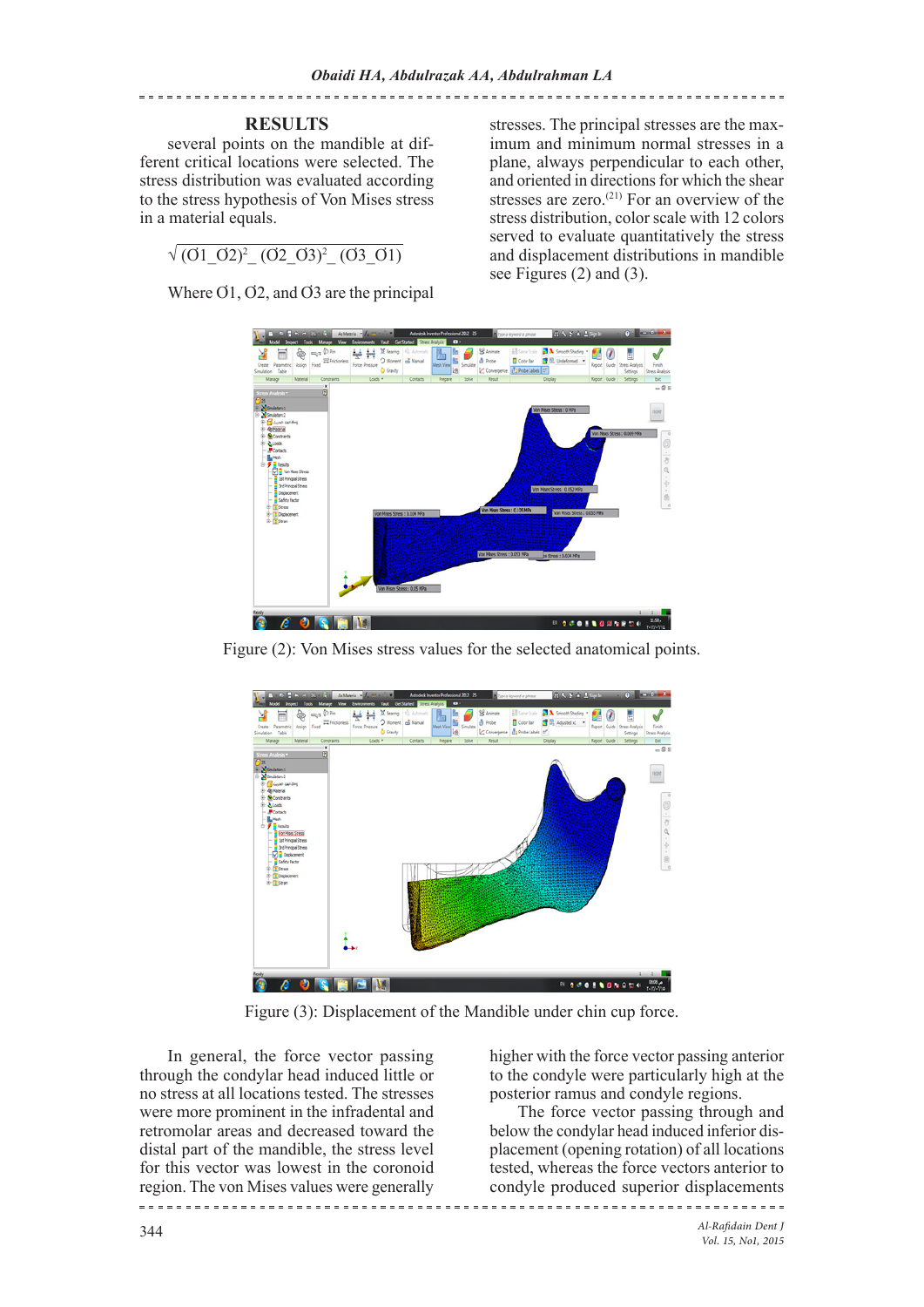(closing rotation) of the mandibular locations almost no displacement was observed condylar region. The displacements were most prominent in the infradental, retromolar and antegonial regions with all angles (15, 20, 25, 30, 35, 40 and 90). The magnitude of displacements was lowest in the condylar vector and highest in the vector passing anterior to the condylar for all anatomic locations.

#### **DISCUSSION**

To explore the association between mechanical stress and bone remodeling, biochemical and biomechanical studies have been carried out,<sup>(29)</sup> biomechanical studies have revealed that principal stress or the relevant strain energy density is a key determinant to remodeling of the alveolar and craniofacial bones incident to functional and orthopedic forces(18,21,28,30). for long bones, it is also indicated that mechanical strains from functional or dynamic forces play a role in altering the shape of bones.(31)

In this study, we made some assumptions and simplifications to model this complex physical problem For example, the mechanical properties of the materials are nonlinear and complicated, and it might be impossible to include ideal properties. For this reason, some assumptions were accepted to simplify the real situation. The stress-strain relationship of the material was assumed to be linearly elastic, homogeneous, and isotropic. When we considered the results from the uncut hemimandible tests, we concluded that elastic changes occur rather than irreversible deformation. The weaknesses of the model include that, the geometric model of the mandible can change from person to person. This makes the problem even more complex. On the other hand, ˙Işeri et al stated that similar results were obtained by Tanne et al.<sup>(33)</sup> who used a model with different skull geometry. They showed that, although there were differences in craniofacial structures between subjects, the responses to the same mechanical forces were the same in the FEM.(34,18)

The lowest stress and displacement values is observed when the force vector pass through the condyle this value increase as the force vectors move away from the condyle either in clock or counter clock wise direction. This might be regarded as an expected change, since the force used is the same, the moment induced by this force is significantly increased as the lever arm is lengthened as the force vector moves away

from the condylar head from where the mandible in the FEA was fixed

\_\_\_\_\_\_\_\_\_\_\_\_\_\_\_\_\_\_\_\_\_\_\_\_\_\_\_\_\_\_\_\_\_\_

In this study, it found that, the direction of the force vector affect the stress value of each point, this may be due to change in the x and y component for each force angle, since the force amount and point position are the same.

In general the displacements decreased from anterior to posterior part (the anterior part is more away from the fixation point than the posterior part) and almost there is no displacement was observed in inferior sigmoid notch, with zero displacement for condylar (fixation point).

### **CONCLUSIONS**

- 1. Chin cup applied in various directions produce different force vectors that induce different stress locations and displacements.
- 2. The force vector passing through the condylar head caused little stress; it induced inferior and posterior displacements of all locations tested, that might be favorable for most Class III patients.

### **REFERANCE**

- 1. Abdelnaby Y, Nassar E. Chin cup ffects using two different force magnitudes in the management of Class III malocclusions. Angle Orthod. 2010; 80: 957–962.
- 2. Mitani H. Recovery growth of the mandible after chin cup therapy: fact or fiction. Semin Orthod. 2007; 13:186–99.
- 3. Deguchi T, Kuroda T, Minoshima Y, Graber T. Craniofacial features of
- 4. patients with Class III abnormalities: growth-related changes and effects of short-term and long-term chincup therapy. Am J Orthod Dentofacial Orthop. 2002; 121: 84–92.
- 5. Baccetti T, Franchi L, McNamara J. Growth in the untreated Class III subject. Semin Orthod. 2007; 13: 130–42.
- 6. Antonio J, Bastir A, Rosas A, Molero J. Chincup treatment modifies the mandibular shape in children with prognathism. Am J Orthod Dentofacial Orthop. 2011; 140: 38–43
- 7. Barrett A, Baccetti T, McNamara J, Treatment effects of the light-force chincup. Am J Orthod Dentofacial Orthop. 2010; 138: 468–76.
- 8. Basciftci F, Korkmaz H, ümez S, Erasland O. Biomechanical evaluation of chincup treatment with various force vectors. Am J Orthod Dentofacial Orthop. 2008; 134: 773–81.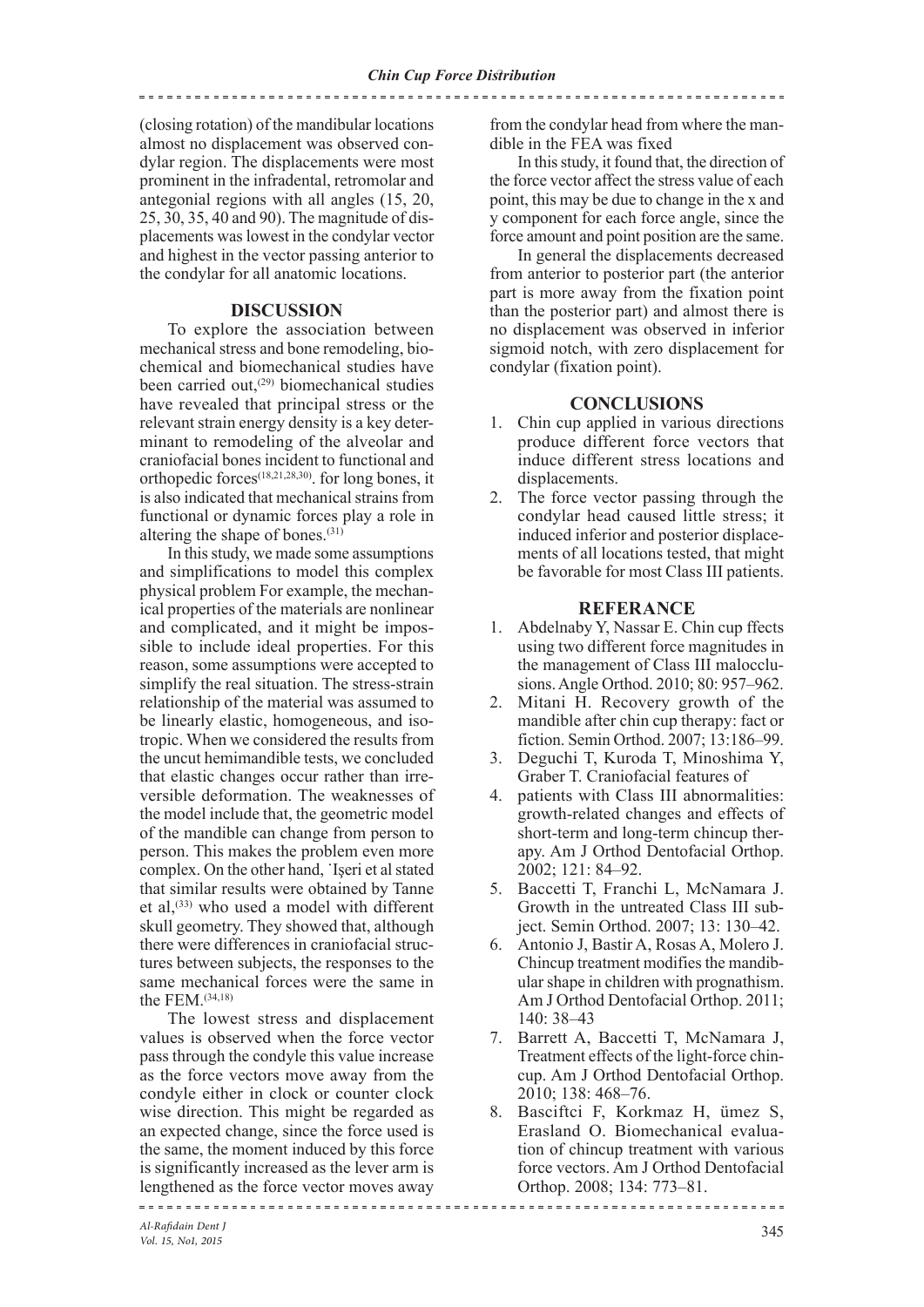- 9. Maurer P, Knoll W, Schubert J.Comparative evaluation of two osteosynthesis methods on stability following sagittal split ramus osteotomy. J Craniomaxillofac Surg. 2003; 31: 284–9.
- 10. Devocht J, Goel V, Zeitler D, Lew D. Experimental validation of a finite element model of the temporomandibular joint. J Oral Maxillofac Surg. 2001; 59: 775–8.
- 11. Holmgren E, Seckinger R, Kilgren L, Mante F. Evaluating parameters of osseointegrated dental implants using finite element analysis-a two-dimensional comparative study examining the effects implant diameter, implant shape, and load direction. J Oral Implantol. 1998; 24: 80–8.
- 12. Ausiello P, Apicella A, Davidson C, Rengo S. 3D-finite element analyses of cusp movements in a huma upper premolar, restored with adhesive resin-based composites. J Biomech. 2001; 34: 1269–77.
- 13. Jeon P, Turley P, Moon H, Ting K. Anaylsis of stress in periodontium of the maxillary first molar with three-dimensional finite element model. Am J Orthod Dentofacial Orthop. 1999; 115: 267–74.
- 14. Jafari A, Shetty S, Kumar M. Study of stress distribution and displacement of various craniofacial structures following application of transverse orthopedic forces, a three-dimensional FEM study. Angle Orthod. 2003;73: 12–20.
- 15. Vollmer D, Meyer U, Joos U, Vegh A, Piffko J. Experimental and finite element study of a human mandible. J Craniomaxillofac Surg. 2000; 28 : 91–6.
- 16. Sagkesen L, Toroslu R, Parnas L, Suca S. A three dimensional model of the mandible using two dimensional CT images. Proceedings of the 23rd Annual EMBS International Conference. Engineering Medicine and Biology Society. 2001; 3: 2778–81.
- 17. Erkmen E, Simşek B, Yücel E, Kurt A. Comparison of different fixation methods following sagittal split ramus osteotomies using 3dimensional finite elements analysis. Part 1: advancement surgery-posterior loading. Int J Oral Maxillofac Surg. 2005; 34: 551–8.
- 18. Basciftci F, Korkmaz H, Iseri H, Malkoc S. Biomechanical evaluation of mandibular midline distraction osteogenesis by using the finite element method. Am

J Orthod Dentofacial Orthop. 2004; 125:706–15.

- 19. Fernandez J, Gallas M, Burguera M, Viano J. A threedimensional numerical simulation of mandible fracture reduction with screwed miniplates. J Biomech. 2003; 36:329–37.
- 20. Chuong C, Borotikar B, Schwartz-Dabney C, Sinn D. Mechanical characteristics of the mandible after bilateral sagittal split ramus osteotomy: comparing 2 different fixation techniques. J Oral Maxillofac Surg. 2005; 63:68–76.
- 21. HarRT T, Hennebel VV, Thongpreda N, Van Buskirk W, Anderson RC. Modeling the biomechanics of the mandible: a three-dimensional finite element study. J Biomech. 1992; 25: 261–86.
- 22. Nagasao T, Kobayashi M, Tsuchiya Y, Kaneko T, Nakajima T. Finite element analysis of the stresses around endosseous implants in various reconstructed mandibular models. J Craniomaxillofac Surg. 2002; 30: 170–7.
- 23. Srirekha A, Bashetty K. Infinite to Finite: An Overview of Finite Element Analysis. Indian Journal of Dental Research. 2011; 21(3): 425\_432.
- 24. Sugawara J, Asano T, Endo N, Mitani H. Long – term effects of chincap therapy on skeletal profile in mandibular prognathism. Am J Orthod Dentofacial Orthop. 1990; 98: 127-33.
- 25. Thilander B. Treatment of Angle Class III malocclusion with chin cup. Trans Eur Orthod Soc. 1963; 39: 384–98.
- 26. Ritucci R, Nanda R. The effect of chincup therapy on the growth and development of the cranial base and midface. Am J Orthod Dentofac Orthop. 1986; 90: 475–483.
- 27. Mitani H, Sakamoto T. Chin cap force to a growing mandible: long-term clinical reports. Angle Orthod. 1984; 54: 93–122.
- 28. Tanne K, Lu Y, Tanaka E, Sakuda M. Biomechanical changes of the mandible from orthopaedic chin cup force studied in a three-dimensional finite element model. Eur J Orthod. 1993; 15: 527–33.
- 29. Yamamoto T, Soma S, Nakagawa K, Kobayashi Y, Kawakami M, Sakuda M. Comparison of the effects of hydrostatic compressive force on glycosaminoglycan synthesis and proliferation in rabbit chondrocytes from mandibular condylar cartilage, nasal septum, and spheno-occipital synchondrosis in vitro.